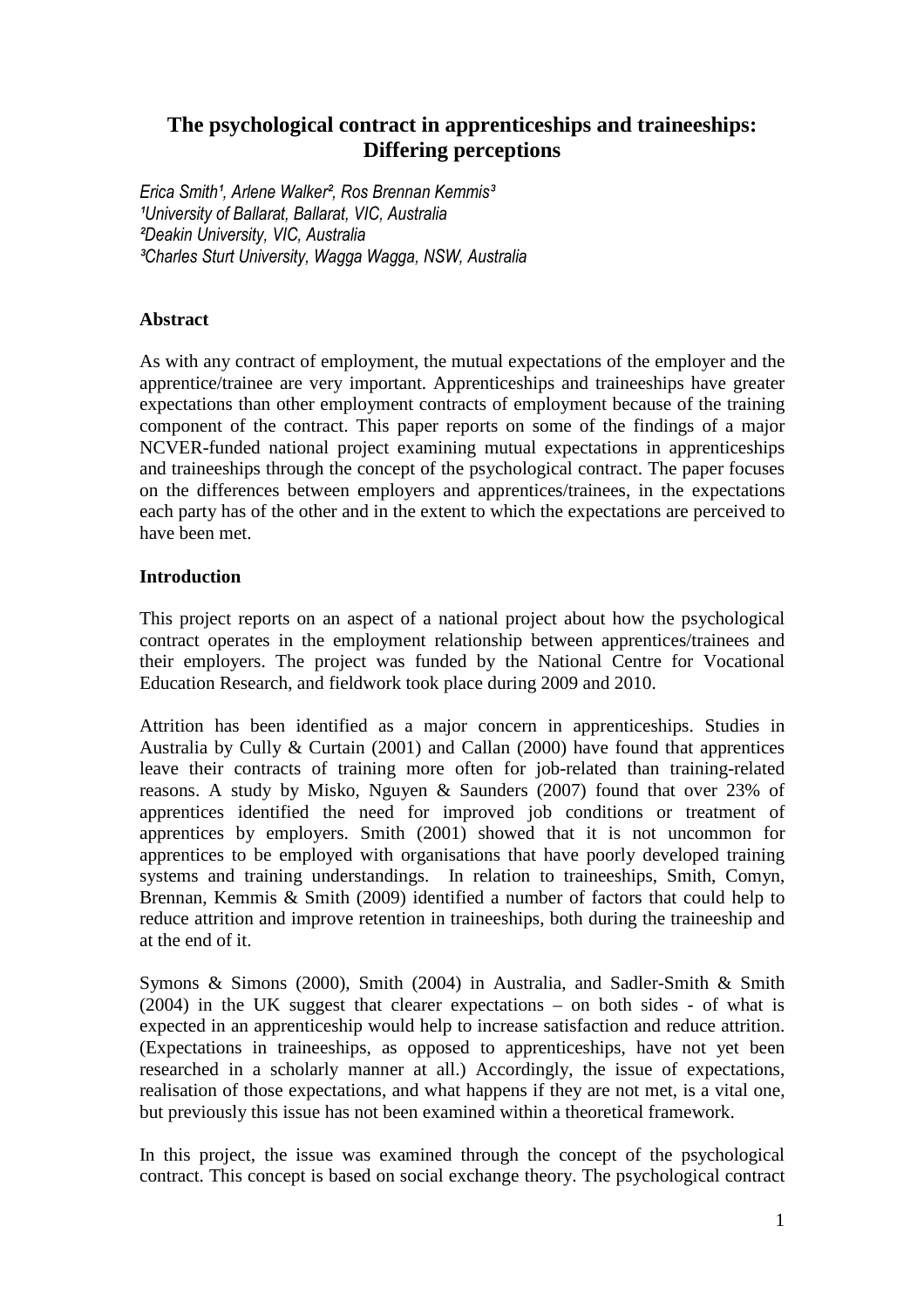consists of the perceived mutual obligations between employees and employers, viewed from the employee's perspective (Rousseau, 1990). Employees form expectations about the employment relationship that lead them to believe that certain actions will be reciprocated. However, while many social exchanges involve expectations about behaviours or actions being reciprocated, not all expectations as such are contractual. It is only when employee expectations are based on perceived implicit or explicit promises made by the organisation, that a psychological contract is formed. When an employee perceives a discrepancy between what they believe they were promised by the organisation and what they have in fact received, the employee views this as the organisation's failure to meet the terms of the psychological contract and a contract 'breach' occurs (Robinson & Morrison, 2000). The existence of a breach loosens the employee's ties to the organisation and can lead to attrition or, in lesser cases, to withdrawal of goodwill.

The notion of the psychological contract helps us to understand the nature of employment relationships, particularly in a volatile labour market where it is important for organisations to be able to motivate and retain workers. In Australia's tight labour market, it is important for employers to be able to retain good staff, and skill shortages still exist in many industries that employ apprentices and trainees. However, the psychological contract, while not surprisingly receiving a great deal of attention in human resource management and organisational psychology literature more generally, has not been utilised in any major research with apprentices and trainees, although the concept was briefly examined in a small-scale project (Smith, 2000). Hence the use of the concept of the psychological contract is a new method in the Vocational Education and Training (VET) field of addressing a long-standing issue. This paper discusses the differences between employers and employees (apprentices/trainees) in their perceptions of the promises made in the psychological contract and the extent to which they are met.

### **Research method**

The project had a complex mixed method (Cameron, 2009) with several phases. It began with national expert interviews with relevant stakeholders. An adaptation of a standardised psychological contract questionnaire (Hutton & Cummins, 1997) was used to collect quantitative data from apprentices and trainees in two States (Queensland and Victoria) and from employers of apprentices and trainees in the same States. The State Training Authorities organised random respondents from their respective databases for this purpose. We also undertook nine detailed case studies of apprentices and trainees working with different employers in different sets of contexts (large/small companies, different trades/occupations, etc), of which two were in Group Training Organisations (GTOs). GTOs are unusual players in the area of the psychological contract. They employ apprentices and trainees and 'lease' them to enterprises. Their role extends beyond that normally held by labour hire companies because of their pastoral care involvement (Bush & Smith, 2007). The case studies included interviews with senior managers, workplace supervisors and RTO staff as well as apprentices and trainees. With the GTOs, two host employers were also interviewed in each case study. In addition to these phases, we also carried out surveys specifically targeted at GTOs and GTO-employed apprentices/trainees, but these are not discussed in this paper.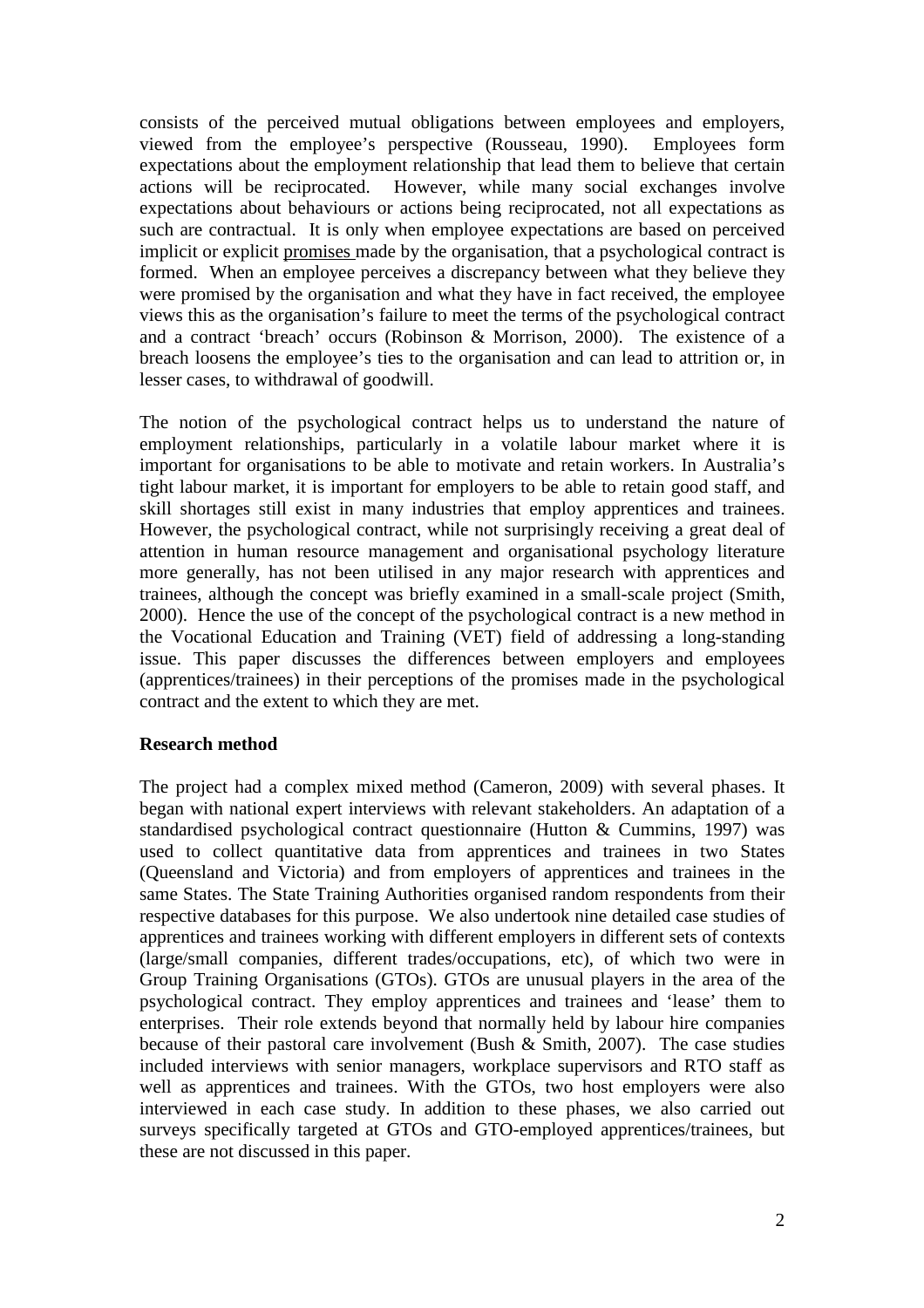There were some limitations of the method. Our response rate was not as good as hoped for and we needed to undertake second waves for two of the surveys. Our eventual response rate was 6.35% (n=219 including 141 apprentices and 78 trainees) for the apprentice/trainee survey and 10.43% (n=262) for the employer survey. Responses from the building and construction industry were disproportionately high for both the employer and the apprentice/trainee survey; this reflects, presumably, the industry's long-standing and deep commitment to apprenticeships, but has the disadvantage of leading to a lack of representativeness across industry areas.

## **Findings**

This discussion focuses on differences between the two major parties (employer and employee). The role of other organisations such as GTOs or Australian Apprenticeship Centres cannot be discussed in this paper for reasons of space.

### *Findings from the stakeholder interviews*

To provide the perspective of those who deal with traineeships and apprenticeships at a national and/or policy and practice level, 12 individuals from eight key organisations such as national employer and employee peak bodies, and one public Registered Training Organisation (RTO) and one private RTO, were interviewed at an early stage of the project. The interviewees revealed a deep knowledge of both the traineeship and apprenticeship systems, and the expectations and 'promises' that are made by the various parties involved. All of those interviewed worked in organisations that were intimately involved with the apprenticeship/traineeship system either at a national level or locally. Some had also been directly involved in teaching apprentices/trainees and others had once been apprentices themselves. Several respondents indicated that 'expectations' and 'promises' were extremely important in the retention of trainees and apprentices but often there was a lack of clarity about these. In particular the age of the apprentice/trainee had an important influence on their level of understanding about the nature and the demands of the work, unless they had previous experience in the industry or had completed a pre apprenticeship. Induction was thought to be extremely important in clarifying these expectations, but this was often provided 'too late' in the employment cycle.

The respondents thought that both parties to the psychological contract expected the same applied to any employment relationship. On the worker side they expected to be treated fairly, to be managed effectively, to be paid on time and to receive feedback on their performance. On the employer side the expectations included punctuality, commitment, courteousness and honesty. Both parties also expected that learning would take place, and that this was to be achieved through a process of 'application of learning' in the workplace. They said that employers expected to explicitly 'teach' their apprentices and to 'impart skills'. In some cases employers took on a 'paternal role' and expected that the apprentice in particular would be less autonomous and independent than other workers and would therefore need more support.

Participants discussed a range of 'discrepant' understandings of the promises and expectations implicit in the psychological contract. Employers might expect too much of a young apprentice or trainee. They might be 'over critical' and frustrated with the performance of the employee. They might be focussed on a narrow band of skills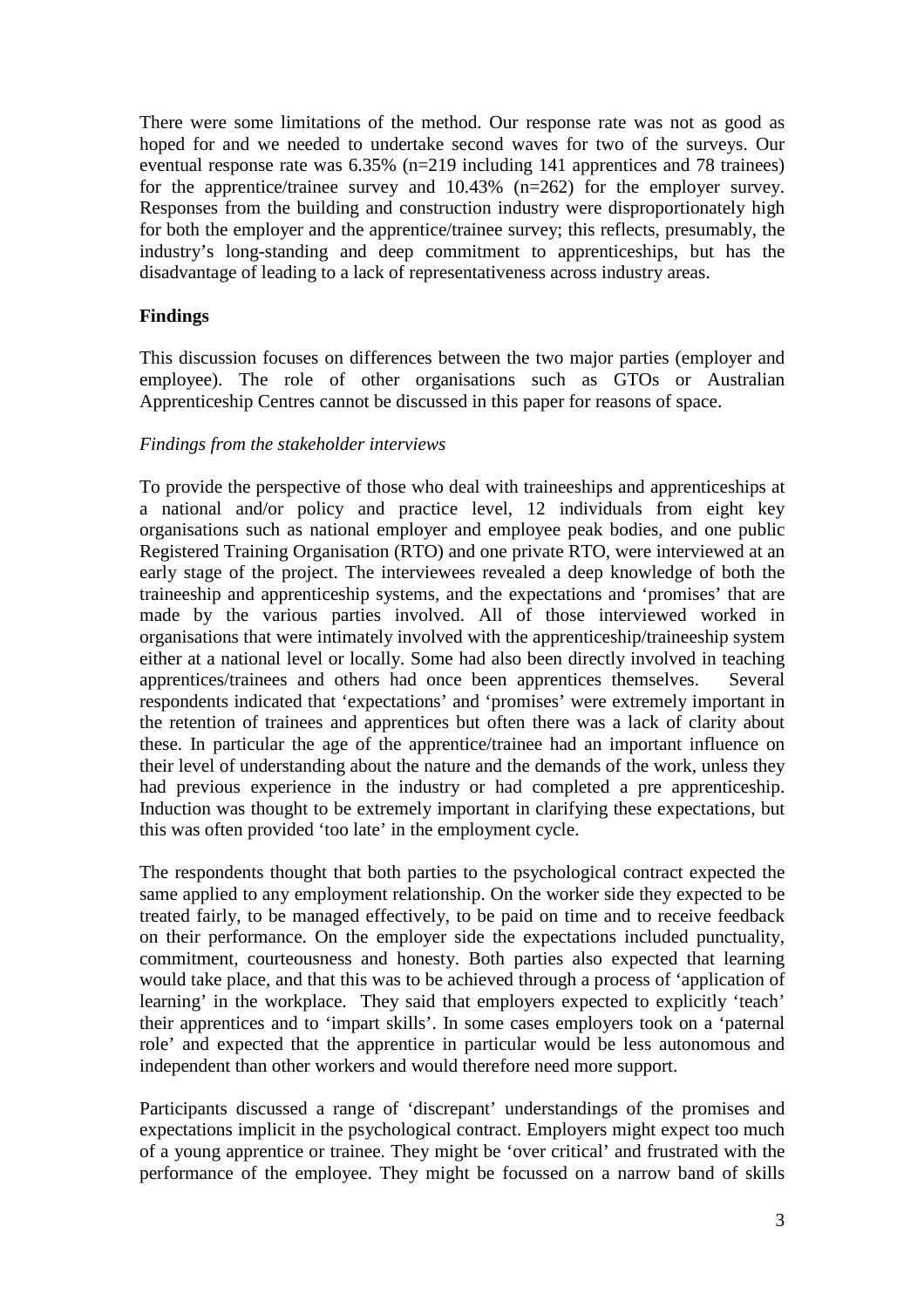relevant to the business to the exclusion of the broader range of skills expected by the apprentice/trainee and the RTO. Trainees and apprentices might expect higher and deeper levels of training and they might have unrealistic expectations about the nature of the industry that they were entering. They might also expect higher pay rates.

Participants offered a range of views to explain these discrepancies. Some employers lacked experience in dealing with apprentices and trainees, which meant that expectations could easily be ill matched. This was compounded by the complexities of the regulatory arrangements; some employers and apprentices/trainees found these both overwhelming and confusing. Conversely, the training plan for the apprentice/ trainee might have had 'insufficient input from the RTO or employer' and this might lead to confusion about the types of learning experiences that needed to be created.

There was a suggestion that in some companies, the supervisors within the businesses may not have good mentoring or coaching skills and this produced disaffection with the fulfilment of the psychological contract. Induction processes were seen to be critical in providing the apprentices and trainees with both a holistic and particular understanding of their role in the company. A lack of time and effort invested in screening and recruitment processes could mean that expectations did not align. Sound performance management practices could ensure that expectations and promises were reinforced and made practical for the employees and the employers.

Some participants commented on the characteristics of 'Generation Y' and used these to explain the discrepancies in expectations and promises. They felt that differences in communication styles, cultural background and expectations and possibly low levels of literacy and numeracy were inbuilt discrepancies that could lead to employer dissatisfaction with the apprentice/trainee. One commented that increasingly young people may have had previous work experience and this led to greater expectations. Some respondents felt that apprentices changed a great deal over the period of their apprenticeship and the ability of the employer to cope and adjust to these changes was sometimes questionable. It was felt that this was not so palpable a problem in traineeships as the time period involved was shorter.

### *Findings from the surveys*

Respondents were provided with a list of obligations which firstly employers (12 obligations) might be perceived to have towards apprentices/trainees (Table 1); and then which apprentices/trainees (16 obligations) might have towards their employers (Table 2). They were asked to rank how important they perceived these to be, on a scale of 0 to 10. Then in separate questions they were asked how far they felt the obligations had been fulfilled, by their employer (in the case of apprentices/trainees), and by their apprentices/trainees (in the case of employers). The items are shown below. In this case the questions are taken from the apprentice/trainee questionnaire, but the items were identical in the employer questionnaire. In addition a separate instrument developed by the researchers was used to measure training obligations, but for reasons of space details of this question cannot be provided.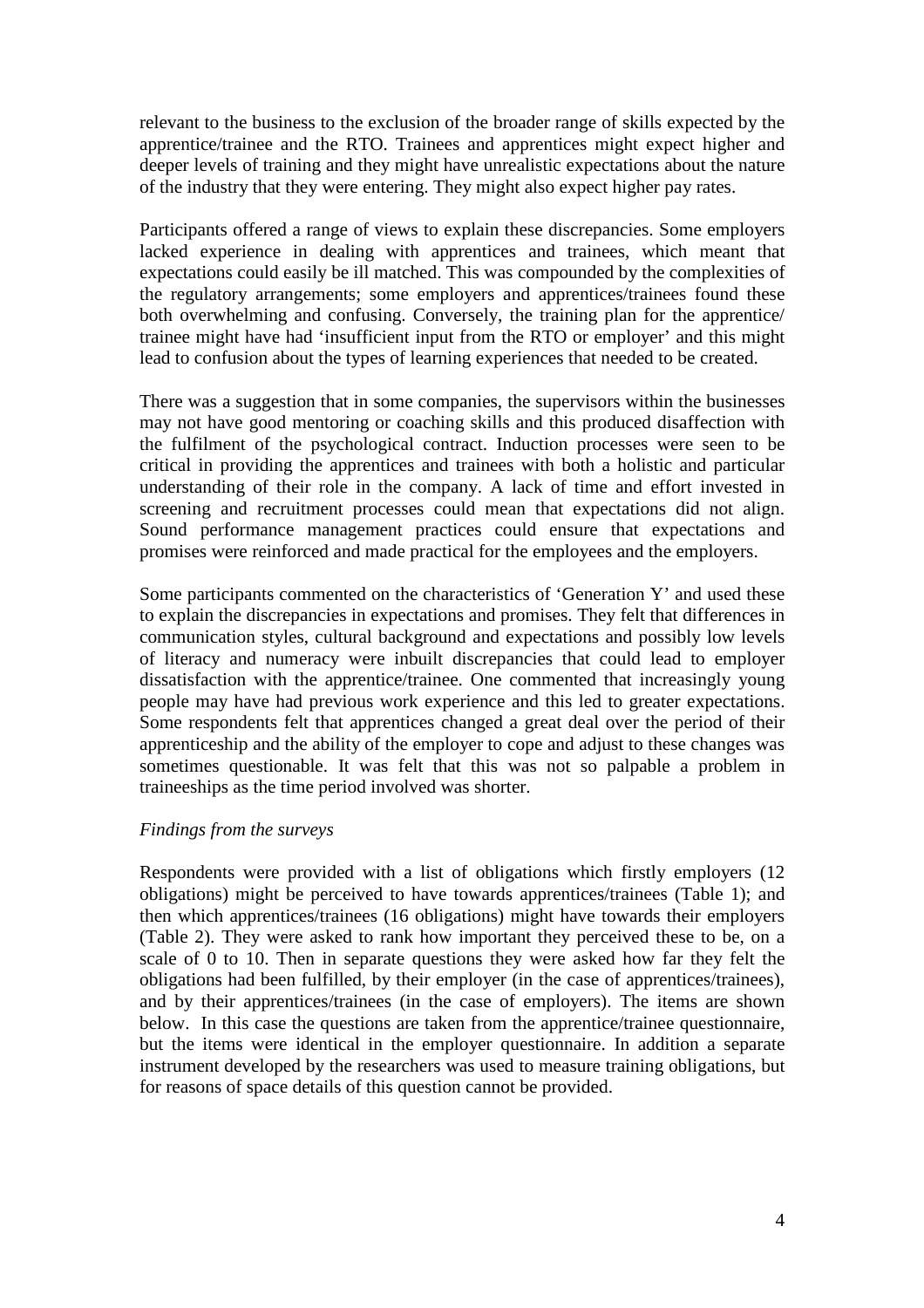#### **Table 1: The obligations and commitments of your employer (i.e. the company that you work for) to you: How important are they?**

**During my apprenticeship/traineeship I believe it is important for my employing company to:** 

|                |                                                                       |                                   |  | Obligation is  |   |   |   |   |   | Obligation |   | is |
|----------------|-----------------------------------------------------------------------|-----------------------------------|--|----------------|---|---|---|---|---|------------|---|----|
|                | Please circle one number on the scale on each                         | not at all important<br>extremely |  |                |   |   |   |   |   |            |   |    |
| line           |                                                                       |                                   |  |                |   |   |   |   |   | important  |   |    |
|                | Talk with me about matters which affect me                            | 0                                 |  | 2              | 3 | 4 | 5 | 6 |   | 8          | 9 | 10 |
| $\overline{2}$ | Help me develop my career                                             | 0                                 |  | $\mathcal{P}$  | 3 | 4 | 5 | 6 |   | 8          | 9 | 10 |
| 3              | Be particularly considerate<br>of<br>long-serving<br>employees        | 0                                 |  | 2              | 3 | 4 | 5 | 6 |   | 8          | 9 | 10 |
| 4              | Provide me with support regarding personal<br>problems                | 0                                 |  | $\mathcal{P}$  | 3 | 4 | 5 | 6 |   | 8          | 9 | 10 |
| 5              | Provide the resources required to do my work                          | 0                                 |  | 2              | 3 | 4 | 5 | 6 |   | 8          | 9 | 10 |
| 6              | Make sure I am given a job that I like                                | 0                                 |  | $\mathcal{P}$  | 3 |   | 5 | 6 |   | 8          | 9 | 10 |
|                | Make sure my performance appraisal is fair                            | 0                                 |  | 2              | 3 |   | 5 | 6 |   | 8          | 9 | 10 |
| 8              | Treat me the same as everyone with respect to<br>rules and discipline | 0                                 |  | $\mathcal{P}$  | 3 | 4 | 5 | 6 |   | 8          | 9 | 10 |
| 9              | Help me gain promotion                                                | 0                                 |  | 2              | 3 | 4 | 5 | 6 |   | 8          | 9 | 10 |
| 10             | Give me adequate training for the job                                 | 0                                 |  | 2              | 3 | 4 | 5 | 6 |   | 8          | 9 | 10 |
| 11             | Allow me time off to meet personal or family<br>needs                 | 0                                 |  | $\mathfrak{p}$ | 3 | 4 | 5 | 6 | 7 | 8          | 9 | 10 |
| 12             | Act in a supportive way towards me                                    | 0                                 |  | 2              | 3 |   | 5 | 6 |   | 8          | 9 | 10 |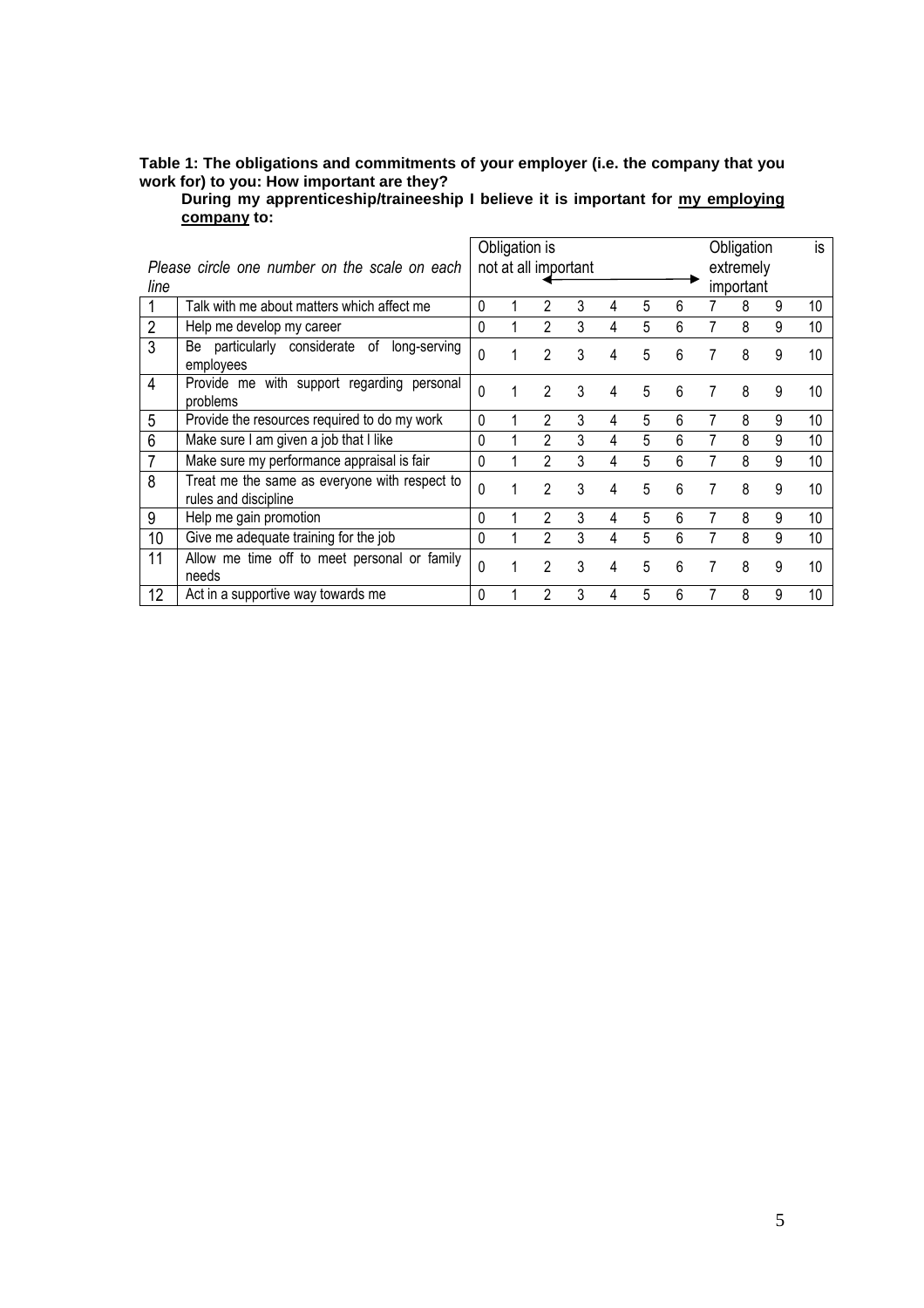### **Table 2: Your obligations and commitments to your employer: How important are they? During my apprenticeship / traineeship, I believe it is important that I:**

| Please circle one number on the scale on each<br>line |                                                                                                                | Obligation is not<br>at all important |   |                |   |   |   |   | Obligation<br>extremely<br>important |   | is |    |
|-------------------------------------------------------|----------------------------------------------------------------------------------------------------------------|---------------------------------------|---|----------------|---|---|---|---|--------------------------------------|---|----|----|
|                                                       | Stay with my present employer until the end of my<br>apprenticeship/traineeship                                | $\overline{0}$                        | 1 | 2              | 3 | 4 | 5 | 6 | 7                                    | 8 | 9  | 10 |
| 2                                                     | Protect the reputation of my employing company                                                                 | 0                                     | 1 | 2              | 3 | 4 | 5 | 6 | 7                                    | 8 | 9  | 10 |
| 3                                                     | Put the interests of my employer first at work                                                                 | $\mathbf 0$                           | 1 | $\overline{2}$ | 3 | 4 | 5 | 6 | 7                                    | 8 | 9  | 10 |
| 4                                                     | Be open with my supervisor / employer about<br>things affecting work                                           | $\overline{0}$                        | 1 | $\overline{2}$ | 3 | 4 | 5 | 6 | $\overline{7}$                       | 8 | 9  | 10 |
| 5                                                     | Always be loyal to my employing company                                                                        | 0                                     | 1 | $\overline{2}$ | 3 | 4 | 5 | 6 | 7                                    | 8 | 9  | 10 |
| 6                                                     | Do non-required tasks which make the place run<br>more smoothly                                                | $\mathbf 0$                           | 1 | 2              | 3 | 4 | 5 | 6 | 7                                    | 8 | 9  | 10 |
| 7                                                     | Refuse to support my employers' competitors                                                                    | 0                                     | 1 | $\overline{2}$ | 3 | 4 | 5 | 6 | 7                                    | 8 | 9  | 10 |
| 8                                                     | Spend a minimum of two years with my present<br>employer after completion of my apprenticeship/<br>traineeship | 0                                     | 1 | $\overline{2}$ | 3 | 4 | 5 | 6 | 7                                    | 8 | 9  | 10 |
| 9                                                     | Work more hours than I am contracted to work                                                                   | 0                                     | 1 | $\overline{2}$ | 3 | 4 | 5 | 6 | 7                                    | 8 | 9  | 10 |
| 10                                                    | Be willing to accept a transfer                                                                                | 0                                     | 1 | $\overline{2}$ | 3 | 4 | 5 | 6 | 7                                    | 8 | 9  | 10 |
| 11                                                    | Refuse to give outsiders any company information                                                               | 0                                     | 1 | $\overline{2}$ | 3 | 4 | 5 | 6 | 7                                    | 8 | 9  | 10 |
| 12                                                    | Become more skilled at work                                                                                    | 0                                     | 1 | $\overline{2}$ | 3 | 4 | 5 | 6 | 7                                    | 8 | 9  | 10 |
| 13                                                    | Work well with others                                                                                          | 0                                     | 1 | $\overline{2}$ | 3 | 4 | 5 | 6 | $\overline{7}$                       | 8 | 9  | 10 |
| 14                                                    | Put in a full day's work for a full day's pay                                                                  | 0                                     | 1 | $\overline{2}$ | 3 | 4 | 5 | 6 | 7                                    | 8 | 9  | 10 |
| 15                                                    | Attend work every day when scheduled                                                                           | 0                                     | 1 | $\overline{2}$ | 3 | 4 | 5 | 6 | $\overline{7}$                       | 8 | 9  | 10 |
| 16                                                    | Always be punctual for work                                                                                    | 0                                     |   | $\overline{2}$ | 3 | 4 | 5 | 6 | 7                                    | 8 | 9  | 10 |

For reasons of space, the extensive data can only be presented in summary form in this paper. Table 3 shows the summary of the averages of the means of all responses for each party (employee and employer) to each of the sets of obligations. Group differences were calculated using the independent samples t-test statistic, with an alpha level set at .05.

### **Table 3: Means and independent samples t-test statistics examining differences between employers and employees regarding mean importance and met ratings**

|   |                                  | <b>Employers</b> |       |     |     |              |               |                   |
|---|----------------------------------|------------------|-------|-----|-----|--------------|---------------|-------------------|
|   | <b>Scale</b>                     | <b>Apps</b>      | Trnee | Tot | App | <b>Trnee</b> | <b>Tot EE</b> | t-                |
|   |                                  |                  | s     | ER  | s   | s            |               | test <sup>'</sup> |
|   | <b>Importance of Obligations</b> |                  |       |     |     |              |               |                   |
|   | <b>Employer obligations</b>      | 8.5              | 8.4   | 8.5 | 8.2 | 8.2          | 8.2           | $2.7*$            |
| 2 | Employee obligations             | 8.3              | 8.0   | 8.2 | 8.2 | 8.1          | 8.2           | 0.4               |
| 3 | Training obligations             | 8.6              | 8.7   | 8.7 | 8.9 | 8.6          | 8.8           | $-1.4$            |
|   | <b>Met Obligations</b>           |                  |       |     |     |              |               |                   |
|   | <b>Employer obligations</b>      | 8.6              | 8.4   | 8.5 | 7.7 | 6.9          | 7.0           | $7.3*$            |
| 2 | Employee obligations             | 7.9              | 7.8   | 7.9 | 8.6 | 8.4          | 8.5           | $-4.4*$           |
| 3 | Training obligations             | 8.5              | 8.4   | 8.4 | 7.8 | 7.6          | 7.7           | $4.1*$            |

Notes: Apps = apprentices; Trnees = trainees; Tot  $ER =$  total employers; Tot  $EE =$  total employees;  $\frac{1}{1}$  Group differences t-test comparing total employers with total employees;\* significant at  $p < .05$ ; Item response range: 0 (not at all met) to 10 (completely met).

In comparing the overall mean ratings of employers and employees, employers were found to rate employer obligations as being more important and as being met more often. In other words employers felt their obligations were greater than the apprentices/trainees did and they also perceived meeting these obligations to a greater extent than the apprentices/trainees did. The differences in ratings between the two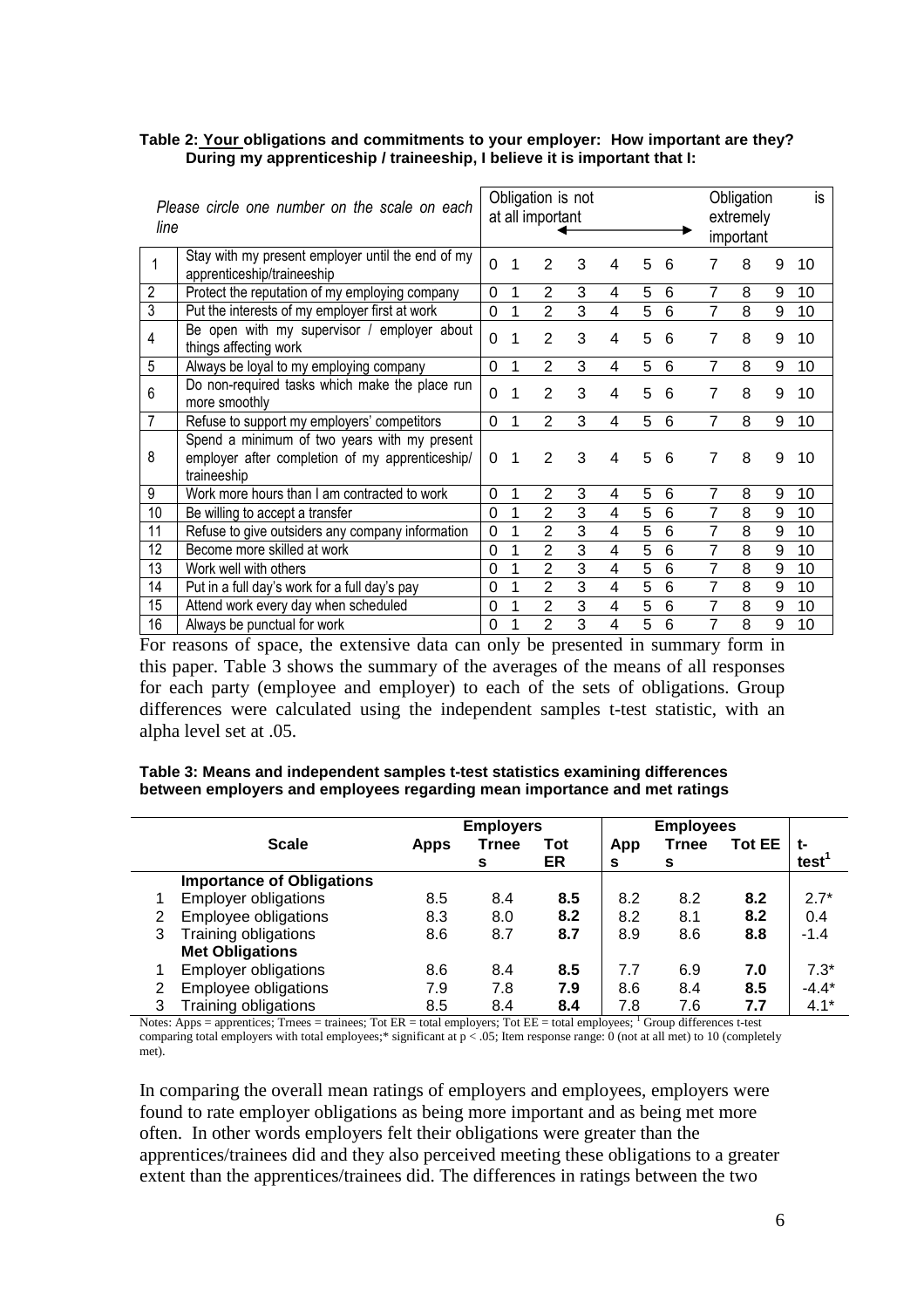groups were also significant. Employees rated the importance of training obligations as slightly more important, compared with employers, but the difference in ratings was not significant. Also, employers rated the extent to which training obligations were met significantly higher than employees.

There was no difference in the mean ratings of importance of employee obligations between the two groups, however employees rated these obligations as being met more often, compared with employers and the difference in ratings between the two groups was also significant. Overall, both employers and employees perceived training obligations to be more important than employer or employee obligations. Employees also rated training obligations as being met to a greater extent than employer obligations. Despite the significant differences between employers and employees with regards to met obligations, the overall mean ratings in excess of 7.0 suggest that the psychological contract of both parties is being met relatively well.

In terms of differences between apprentices and trainees, the overall mean ratings of employers of apprentices versus trainees relating to the importance of the three types of obligations and the extent to which these obligations were met, were similar. This was also the case for apprentices and trainees, except for the extent to which employer (non-training) obligations were perceived to have been met. Trainees rated these obligations as being met to a lesser extent (mean of 6.9), compared with apprentices (mean of 7.7) and with employers of trainees (mean of 8.4).

There was general agreement between employers and employees about the employer obligations considered **most** and **least** important, although we cannot provide any statistical data to support these for reasons of space. For example, both groups rated *adequate training for the job* and *treated the same re rules and discipline* as two of the most important obligations, while *job that I like* and *support for personal problems* were rated as the least important employer obligations (items 10, 8, 6 and 4 in Table 2). There was also agreement between the groups regarding the most and least important employee obligations. *Always be punctual* and *attend work every day* were rated as two of the most important obligations, while both groups similarly rated *willing to accept a transfer* and *work more hours than contracted* as employee obligations that were not important (items 16, 15, 10 and 9 in Table 3).

### *Findings from the case studies*

Case studies were carried out in nine sites across Australia; seven companies and two Group Training Organisations (GTOs). Two case studies were in regional areas and the remainder in capital cities, although several of the latter companies had state-wide or national operations. Table 4 lists the sites and categorises them according to their industry area and functions. Pseudonyms have been used.

| Company<br>pseudonym     | <b>Apprentices</b> | Trainees | Industry area                     | <b>State</b> |
|--------------------------|--------------------|----------|-----------------------------------|--------------|
| <b>Building Co</b>       |                    |          | <b>Building &amp;construction</b> | WA           |
| <b>Electrical RailCo</b> |                    |          | Construction/electrical           | <b>VIC</b>   |
| Hospitality and          |                    | Χ        | Hospitality, gaming and           | <b>ACT</b>   |
| GamingCo                 |                    |          | horticulture                      |              |

| Table 4: Case study sites and their characteristics |  |  |
|-----------------------------------------------------|--|--|
|-----------------------------------------------------|--|--|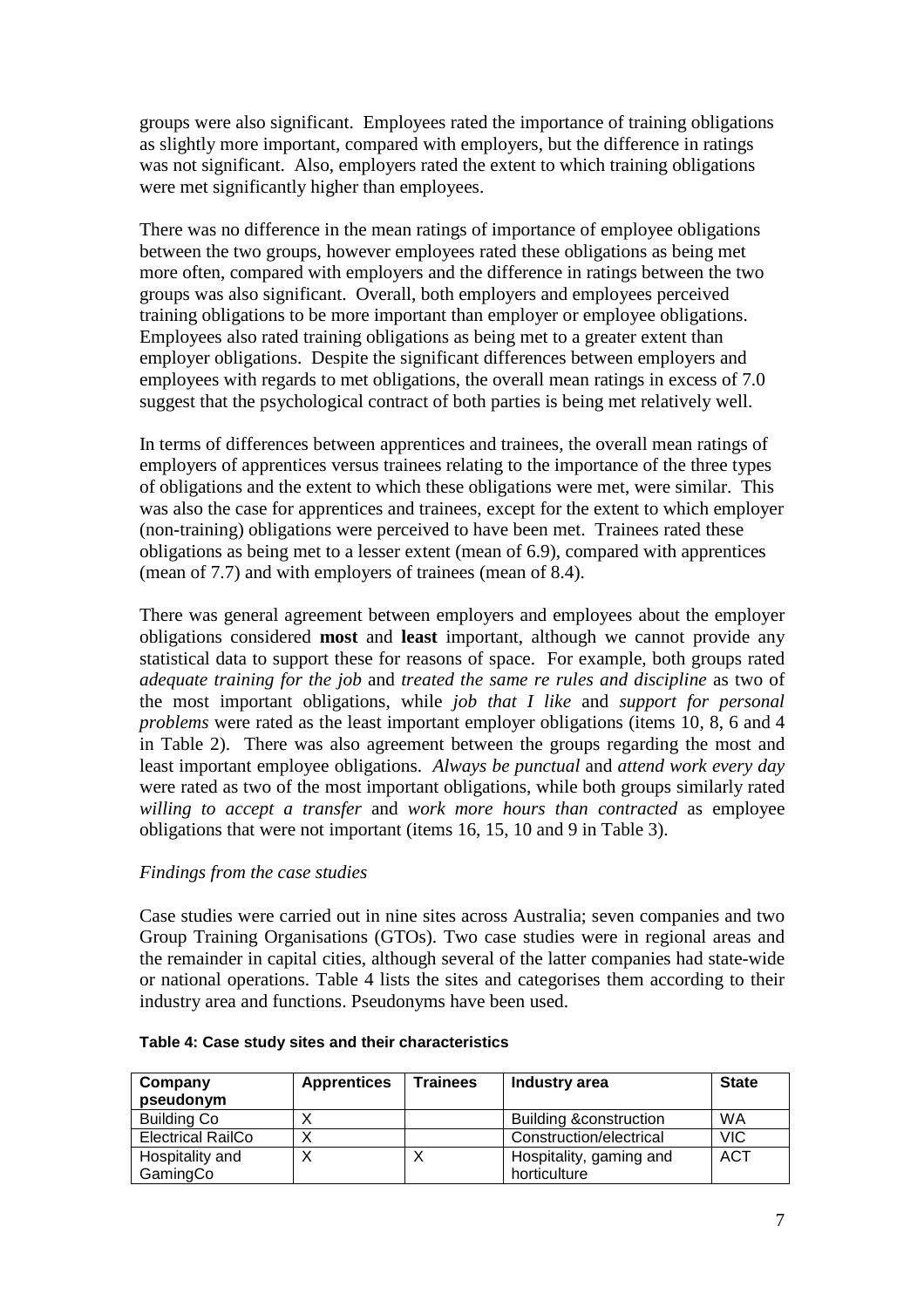| PowerCo                          |   |   | Electricity generation          | <b>QLD</b> |
|----------------------------------|---|---|---------------------------------|------------|
| RetailCo                         |   |   | Retail                          | <b>VIC</b> |
| <b>RestaurantCo</b>              |   | х | Fast food                       | <b>QLD</b> |
| <b>Steel Manufacturing</b><br>Co | X |   | Engineering, manufacturing      | <b>QLD</b> |
| Regional GTO                     |   | х | 126 different vocations         | <b>NSW</b> |
| Electro GTO                      |   | Х | Traditional trades,<br>business | <b>VIC</b> |

We sought to interview in each case at least the following people: a senior line manager, an HR or training manager or field officer in the case of GTOs, a supervisor (or host employer in the case of GTO) and at least two apprentices and/or trainees. In total interviews were carried out with 67 participants across the 9 case study sites; 31 of these were with apprentices/trainees.

As with the survey findings, the detailed data can only be summarised in this paper. This is done by a count of certain types of responses. The differences in perceptions among the two major groups, ie employers and apprentices/trainees, about what is in the psychological contract, are depicted in Table 5. This table provides information about the frequency with which participants in the case studies mentioned the same, or different, promises. These data provide different items from those reported on in the survey; we did not question respondents directly about any items but asked them what they thought was important. The data therefore grew from the responses rather than the other way around.

Each of the 'items' was extracted from the case study transcripts. Each person who mentioned an item was assigned to his/her category of participant in the case study, ie manager or apprentice/ trainee. ('Managers' included workplace supervisors and host employers). The responses were tallied across all the case studies and were converted into percentages of the total number of case study participants in each of the two categories. The percentages were then converted into decimal numbers to provide an index of frequency.

|                                                             |  |  |  |  |  |  |  | Table 5: Employer and employee promises and the proportion of |  |  |
|-------------------------------------------------------------|--|--|--|--|--|--|--|---------------------------------------------------------------|--|--|
| interviewees in the two major categories who mentioned them |  |  |  |  |  |  |  |                                                               |  |  |

| <b>Employer promises</b>                                                                          | <b>Mentioned</b><br>by nos. of<br>managers<br><b>Index</b> | Mentioned by nos.<br><b>of</b><br>apprentices/trainees<br><b>Index</b> | Total no. of<br>respondents<br>mentioning the<br>item |
|---------------------------------------------------------------------------------------------------|------------------------------------------------------------|------------------------------------------------------------------------|-------------------------------------------------------|
| Relevant and appropriate training                                                                 | 0.85                                                       | 0.50                                                                   | 42                                                    |
| Safe workplace                                                                                    | 0.36                                                       | 0.50                                                                   | 26                                                    |
| Pastoral care/support                                                                             | 0.55                                                       | 0.25                                                                   | 25                                                    |
| Fair and equitable treatment                                                                      | 0.42                                                       | 0.32                                                                   | 23                                                    |
| Opportunities to learn through work                                                               | 0.36                                                       | 0.32                                                                   | 21                                                    |
| Good/fair wages                                                                                   | 0.33                                                       | 0.28                                                                   | 19                                                    |
| Enculturation of apprentices (moulding)- values, standards, work<br>ethic, business relationships | 0.36                                                       | 0.18                                                                   | 17                                                    |
| Provision of a mentor/coach/contact inside the organisation                                       | 0.30                                                       | 0.25                                                                   | 17                                                    |
| Provision of a career pathway                                                                     | 0.27                                                       | 0.28                                                                   | 17                                                    |
| Communicate relevant information                                                                  | 0.33                                                       | 0.18                                                                   | 16                                                    |
| Explicit feedback- positive and negative                                                          | 0.27                                                       | 0.25                                                                   | 16                                                    |
| Offer enough hours/shifts in order to complete the traineeship                                    | 0.18                                                       | 0.25                                                                   | 13                                                    |
| Reward & acknowledge apprentices/trainees who perform well                                        | 0.21                                                       | 0.21                                                                   | 13                                                    |
| Provide post-apprenticeship job opportunities                                                     | 0.24                                                       | 0.14                                                                   | 12                                                    |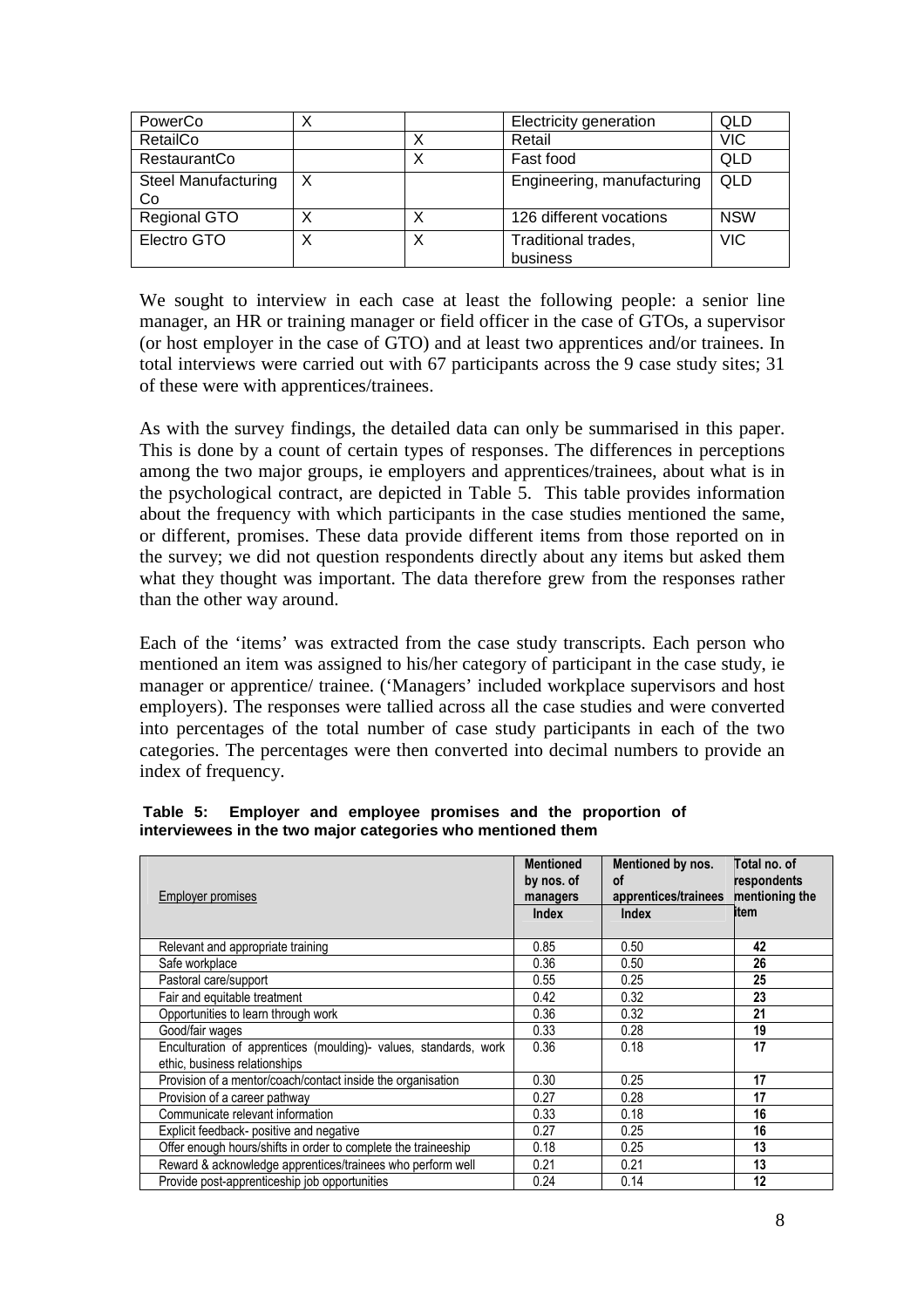| Provide workplace support for training                             | 0.15 | 0.18 | 10 |
|--------------------------------------------------------------------|------|------|----|
| Tough in their expectations of apprentices/trainees (maintain      | 0.24 | 0.04 | 9  |
| boundaries)                                                        |      |      |    |
| Release staff for off the job training                             | 0.06 | 0.18 | 7  |
| Provide alternative workplaces in the case of GTOs                 | 0.12 | 0.00 | 4  |
| Employee promises                                                  |      |      |    |
| Attendance/punctuality/trust/reliability                           | 0.48 | 0.60 | 33 |
| Commit to hard work                                                | 0.27 | 0.60 | 26 |
| Take training seriously and complete assigned work in a timely way | 0.39 | 0.36 | 23 |
| Be motivated and have a positive attitude                          | 0.36 | 0.39 | 23 |
| Demonstrate a willingness to learn                                 | 0.30 | 0.28 | 18 |
| Abide by OH&S standards at all times                               | 0.27 | 0.28 | 17 |
| Communicate if problems arise                                      | 0.36 | 0.18 | 17 |
| Complete their term of training                                    | 0.27 | 0.25 | 16 |
| Behave appropriately                                               | 0.18 | 0.36 | 16 |
| Up hold company name/loyalty                                       | 0.24 | 0.21 | 14 |
| Stay on after their term                                           | 0.15 | 0.21 | 11 |
| Ask questions and have a proactive approach                        | 0.21 | 0.11 | 10 |
| Be customer focussed                                               | 0.12 | 0.21 | 10 |
| Maintain appearance & levels of personal hygiene at work/ training | 0.15 | 0.14 | 9  |
| Collaborate with colleagues                                        | 0.09 | 0.11 | 6  |
| Apply learning in the workplace                                    | 0.03 | 0.18 | 6  |
| Take on responsibilities as they arise                             | 0.03 | 0.11 | 4  |

Table 5 shows that both the managers and the apprentices/trainees ranked the provision of 'relevant and appropriate training' as the most significant 'promise' on the part of the employer. However, employers ascribed more importance to this 'promise' than apprentices/trainees did. The least significant promise, in terms of mentions, was 'the release of staff for off the job training'. The promises where the views of the managers and the views of the apprentice/trainee were closely aligned included: the opportunities for good and fair wages; the provision of opportunities to progress; explicit negative and positive feedback; and the provision of a career pathway. The employee promises to attend work regularly, be punctual, demonstrate trust and reliability were those mentioned most often by employers and apprentices/ trainees. The promise that reflected the greatest disparity between the two groups related to 'commit to hard work'. Apprentices and trainees felt that this was a highly significant promise whilst managers did not seem to view it as so important. The promises that displayed the highest levels of agreement between the two groups included: taking training seriously and completing assigned work in a timely way; being motivated and having a positive attitude; and demonstrating a willingness to learn. It should be noted that a low 'score' does not necessarily mean that other respondents would not have considered an item important if they had been explicitly asked about it.

### **Discussion and conclusions**

This paper has been able to provide only a small proportion of the findings of this research study. In particular, qualitative comments from the case studies are missing, and these often provided deep insights into the participants' views. Perhaps the most significant finding was that in most respects the expectations of an apprenticeship/traineeship were, on both sides, similar to those of any job. Attendance, punctuality and being treated properly were seen as important parts of the psychological contract.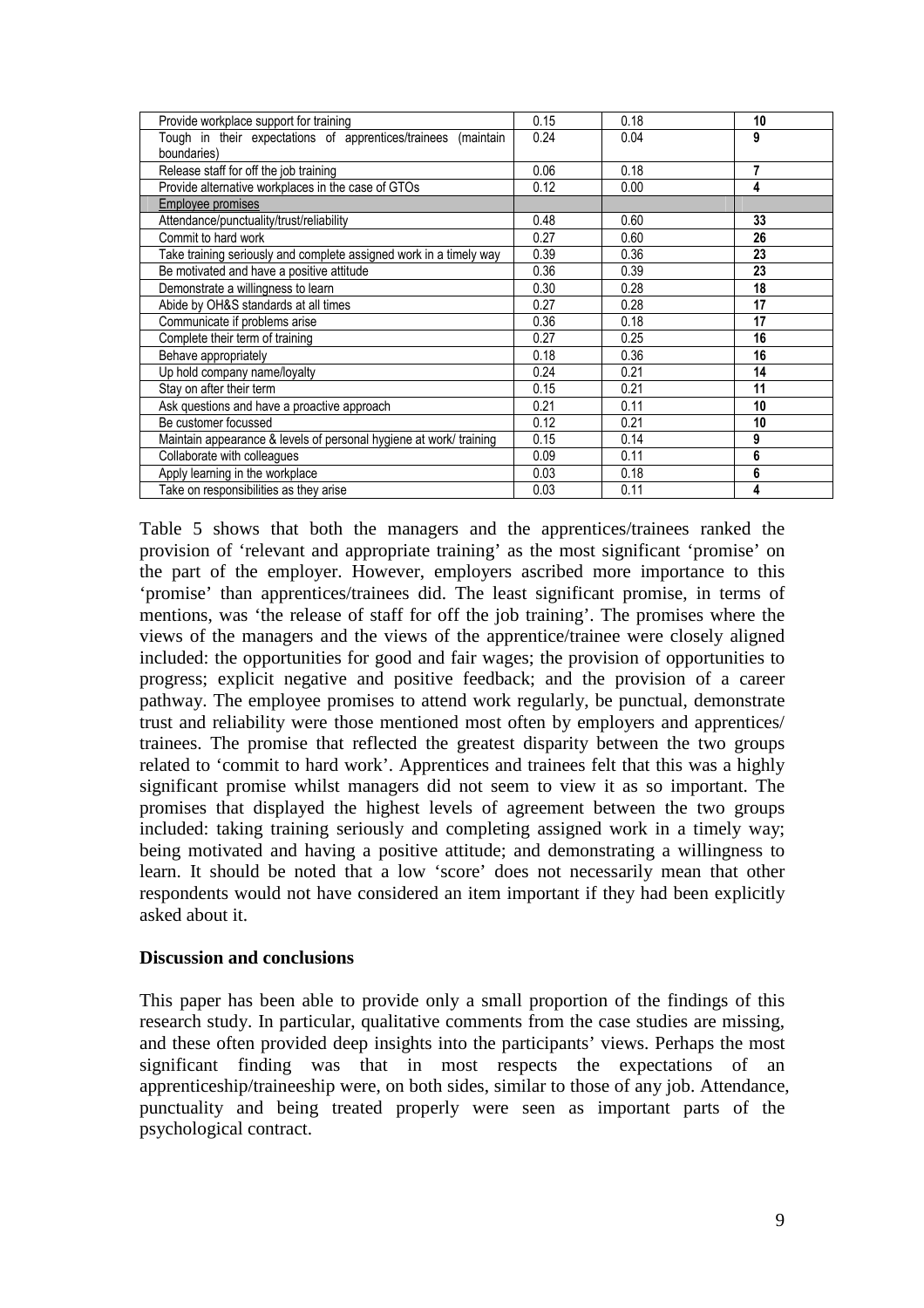However there were increased expectations in the training area, as might be expected. Part of the 'deal' of being an apprentice/trainee and of employing one is that adequate training is provided and that the apprentice/trainee takes training seriously and puts effort into learning. Each phase of the project reflected this fact. An interesting discrepancy between the survey and case study phases is that in the case study there were a great many mentions of pastoral care by employers, while in the survey, 'providing support with personal problems' was rated low by employers and apprentices alike. This suggests that possibly employers do provide such care but may feel they are not obliged to, and hence did not rate it overly highly in the survey.

Any analysis needs, however, to start from the fact that not only were there perceived to be high levels of obligations but also that obligations were perceived to have been met to a very high extent. The lowest 'met' obligations in the survey, as a group, were employment obligations of trainees (as perceived by trainees) yet even these represented a mean of 6.9 out of 10.